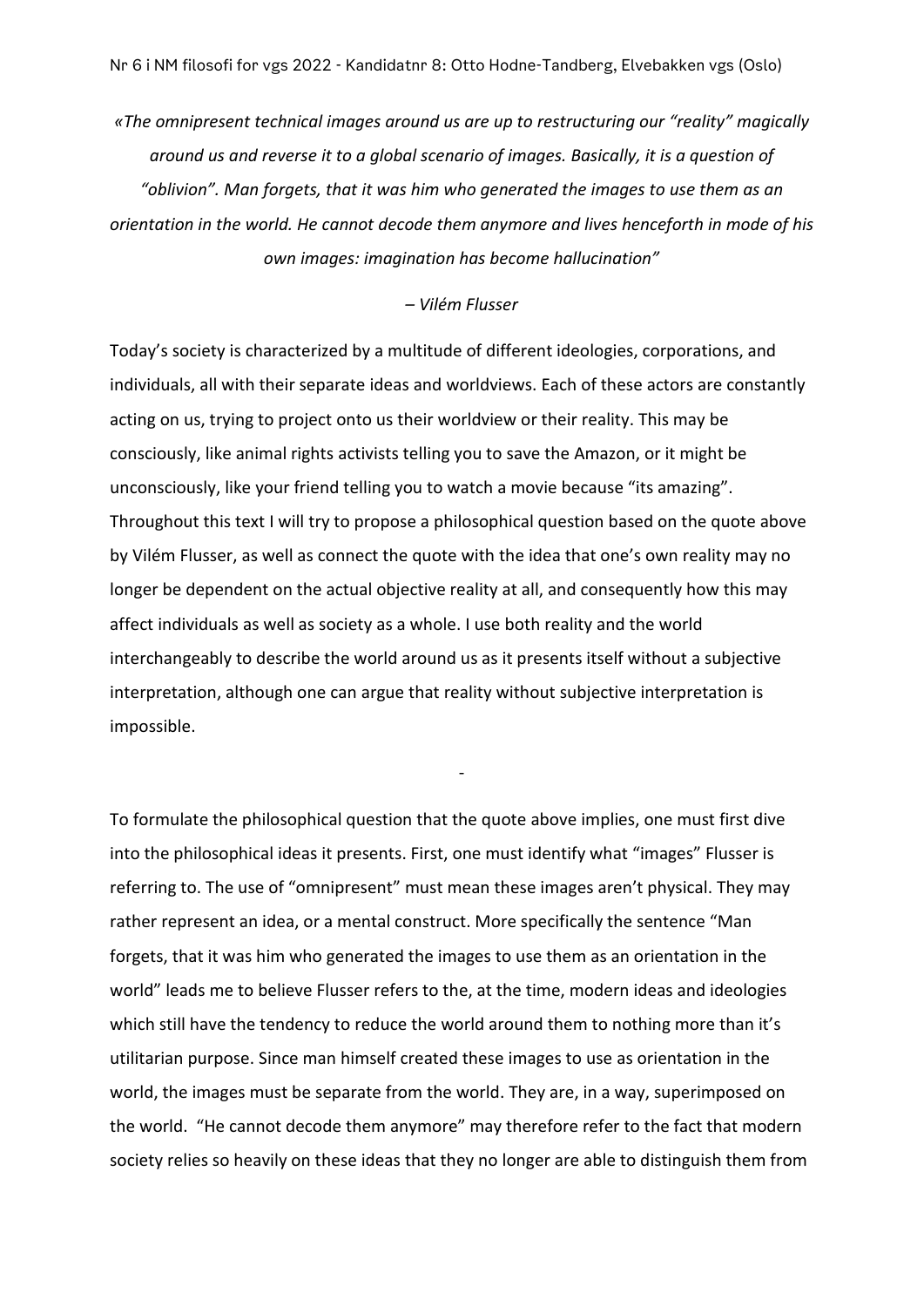reality. These images, who were once used as a tool to orient man in the world and therefore help understand it, now present themselves as reality itself.

Considering the hypothetical above, one may begin to formulate a philosophical question. The last sentence of the quote reads "He cannot decode them anymore and lives henceforth in mode of his own images: imagination has become hallucination". If one regards this as a form of conclusion to the statement, this will be the basis of the question. The words "imagination has become hallucination" must mean that the ideas constructed by man to help understand the world around him as well as the human nature itself, has become so important in humans understanding of the world, that the ideas has themselves turned into a reality. Since this reality is constructed by human imagination it must be a subjective recreation, therefore nothing but a hallucination. Considering then, that the quote presents a reality in which man no longer considers the world itself, but rather this man-made representation of it, the philosophical question may read as follows. How does one distinguish a man-made reality from actual reality, and how does this distinction affect individuals?

-

To discuss this question I'll first point out the similarities between the man-made reality or hallucination Flusser presents, and the hyperreality presented by Baudrillard. On both occasions the reality being presented is an incomplete recreation of the world that obscure the real nature hidden beneath. Reality then becomes nothing more than a feedback loop in which man creates and recreates his own reality. This reality cannot exist as it is only imagination, and yet it is still presented as real thereby the "hallucination". This leads me to think the nature of the reality presented is bad. To concretize, if one wants to buy an item of clothing there is two ways in which to do it. One can either buy it online, or physically in a store. Online the item would most likely be worn by a model who most likely would be digitally enhanced to look as beautiful as possible. In some cases, the colour would be enhanced to make the item of clothing look better. If one buys this clothing, they have not only bought the item itself, but the *idea* of it. This idea is nothing more than a recreation, made to look like reality. If one however buys the item from the store, it still comes with advertisement either for that exact item of clothing, or other similar items all vulnerable to the exact same modifications as the digital image. Furthermore, one is compelled to keep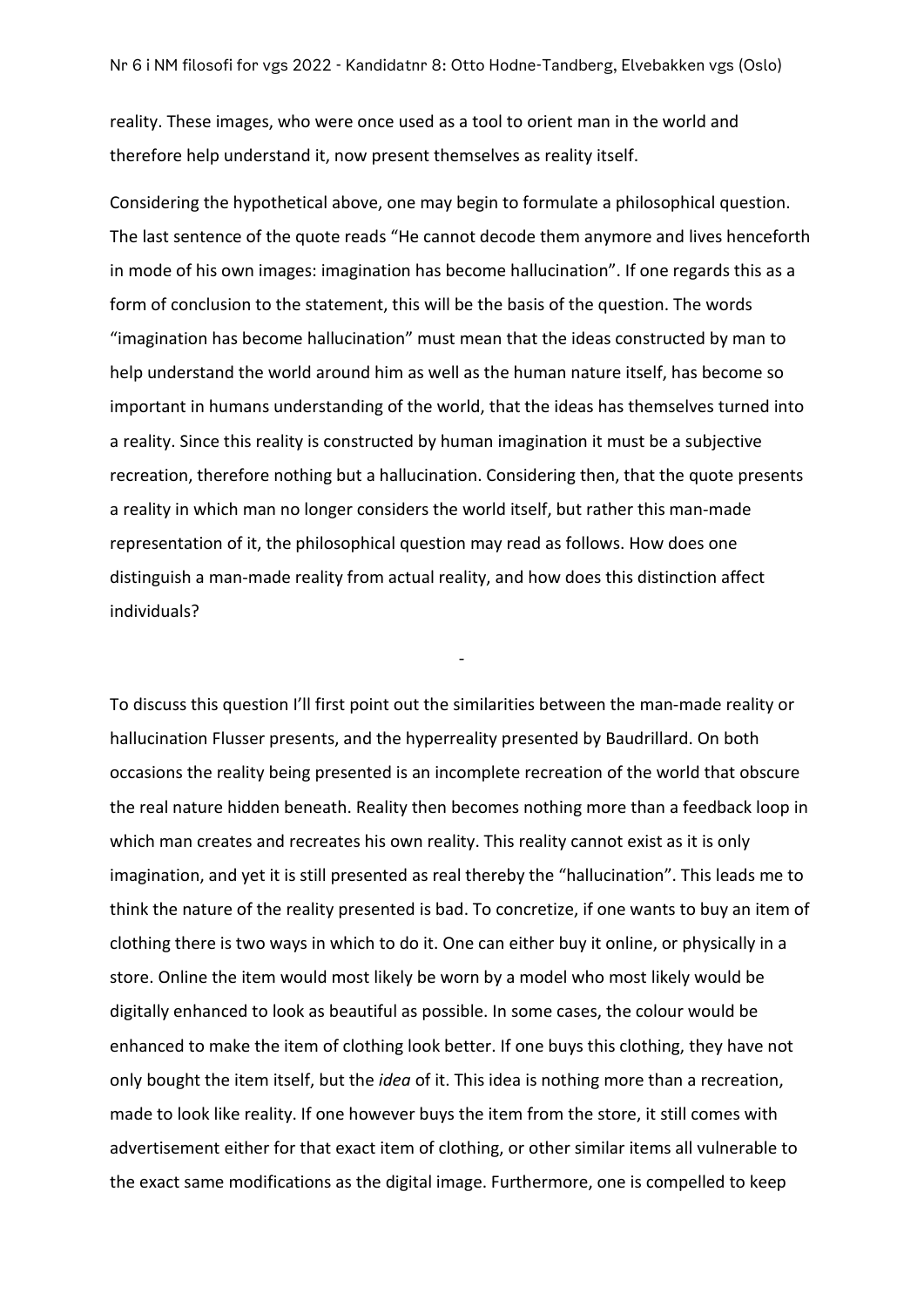shopping at that store due to coupon codes and two-for-one deals. In both cases the individual might be disappointed as the item did not match the idea of that item.

The example above may not initially relate as much to the hallucination presented by Flusser, and more to the hyperreality of Baudrillard, but extend this idea to political ideologies or larger worldviews and one might begin to see some semblance. How can one rely on an ideology's representation of reality? Furthermore, how can ideologies fully represent reality when the ideology in question is subjective? The reality it presents must be characterized by its objectives. If so, can anything present reality in an objective way, when it is presented by a person or multiple people? When one buys into an ideology and thereby that ideology's version of reality without regards to the actual reality, one reconstructs reality. This way the "images" created by man to orient themselves in the world has now become reality.

-

When discussing the quote, I can't help but think of the digitalisation modern society is going through. In this new terrain we are constantly bombarded with other opinions and by extension other worldviews. In a landscape where our own opinions are reduced to 250 characters or something similar, one can assume our reality suffers similarly. We are constantly told who to hate, love, agree, or disagree with. Whilst one may not think of one's own reality as fleeting, consider how much of that reality is a product of others. Why would Flusser use the word "oblivious" if not for the fact that we don't realise what is happening. Our reality is being manufactured, not because we choose to ignore it, but because we're oblivious to it. If we no longer can distinguish between objective reality and a reality manufactured to fit us perfectly, how can we hope to approach some objective truth if that even exists. Humans are constantly on the search for knowledge, but that knowledge needs to be anchored in some objective reality. If that reality is manufactured, consciously or unconsciously, how can we then rely on the knowledge built on its foundation? After all, if the foundations are wavering the house, and thereby our knowledge, might collapse.

I cannot say for certain whether the "images" Flusser mentions refers to ideologies, media or something else entirely. What I can say however, is that the problem he presents of

-